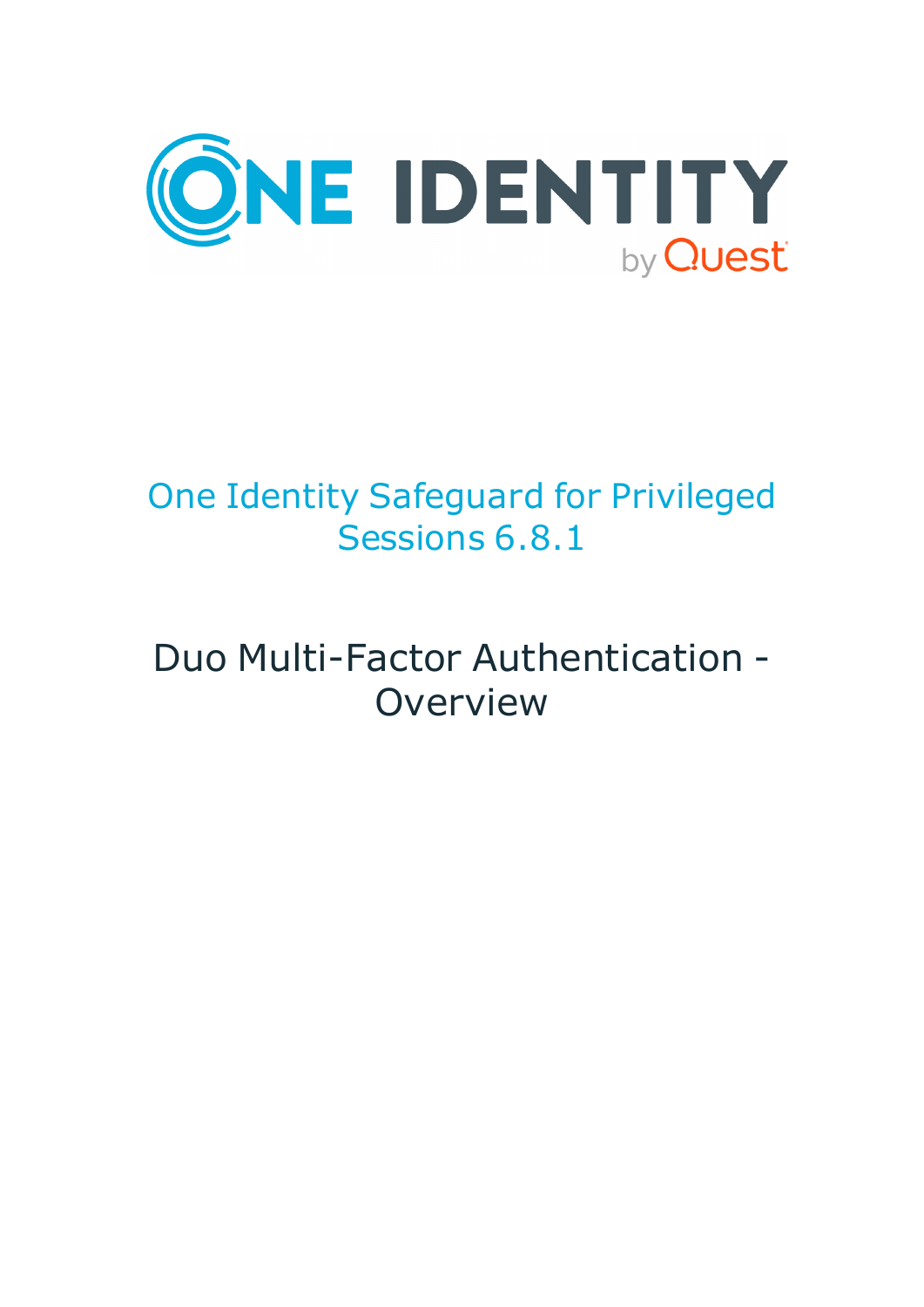#### **Copyright 2021 One Identity LLC.**

#### **ALL RIGHTS RESERVED.**

This guide contains proprietary information protected by copyright. The software described in this guide is furnished under a software license or nondisclosure agreement. This software may be used or copied only in accordance with the terms of the applicable agreement. No part of this guide may be reproduced or transmitted in any form or by any means, electronic or mechanical, including photocopying and recording for any purpose other than the purchaser's personal use without the written permission of One Identity LLC .

The information in this document is provided in connection with One Identity products. No license, express or implied, by estoppel or otherwise, to any intellectual property right is granted by this document or in connection with the sale of One Identity LLC products. EXCEPT AS SET FORTH IN THE TERMS AND CONDITIONS AS SPECIFIED IN THE LICENSE AGREEMENT FOR THIS PRODUCT, ONE IDENTITY ASSUMES NO LIABILITY WHATSOEVER AND DISCLAIMS ANY EXPRESS, IMPLIED OR STATUTORY WARRANTY RELATING TO ITS PRODUCTS INCLUDING, BUT NOT LIMITED TO, THE IMPLIED WARRANTY OF MERCHANTABILITY, FITNESS FOR A PARTICULAR PURPOSE, OR NON-INFRINGEMENT. IN NO EVENT SHALL ONE IDENTITY BE LIABLE FOR ANY DIRECT, INDIRECT, CONSEQUENTIAL, PUNITIVE, SPECIAL OR INCIDENTAL DAMAGES (INCLUDING, WITHOUT LIMITATION, DAMAGES FOR LOSS OF PROFITS, BUSINESS INTERRUPTION OR LOSS OF INFORMATION) ARISING OUT OF THE USE OR INABILITY TO USE THIS DOCUMENT, EVEN IF ONE IDENTITY HAS BEEN ADVISED OF THE POSSIBILITY OF SUCH DAMAGES. One Identity makes no representations or warranties with respect to the accuracy or completeness of the contents of this document and reserves the right to make changes to specifications and product descriptions at any time without notice. One Identity does not make any commitment to update the information contained in this document.

If you have any questions regarding your potential use of this material, contact:

One Identity LLC. Attn: LEGAL Dept 4 Polaris Way Aliso Viejo, CA 92656

Refer to our Web site ([http://www.OneIdentity.com](http://www.oneidentity.com/)) for regional and international office information.

#### **Patents**

One Identity is proud of our advanced technology. Patents and pending patents may apply to this product. For the most current information about applicable patents for this product, please visit our website at [http://www.OneIdentity.com/legal/patents.aspx](http://www.oneidentity.com/legal/patents.aspx).

#### **Trademarks**

One Identity and the One Identity logo are trademarks and registered trademarks of One Identity LLC. in the U.S.A. and other countries. For a complete list of One Identity trademarks, please visit our website at [www.OneIdentity.com/legal](http://www.oneidentity.com/legal). All other trademarks are the property of their respective owners.

#### **Legend**

**WARNING: A WARNING icon highlights a potential risk of bodily injury or property damage, for which industry-standard safety precautions are advised. This icon is often associated with electrical hazards related to hardware.**

**CAUTION: A CAUTION icon indicates potential damage to hardware or loss of data if** A **instructions are not followed.**

SPS Duo Multi-Factor Authentication - Overview Updated - 15 January 2021, 06:10 Version - 6.8.1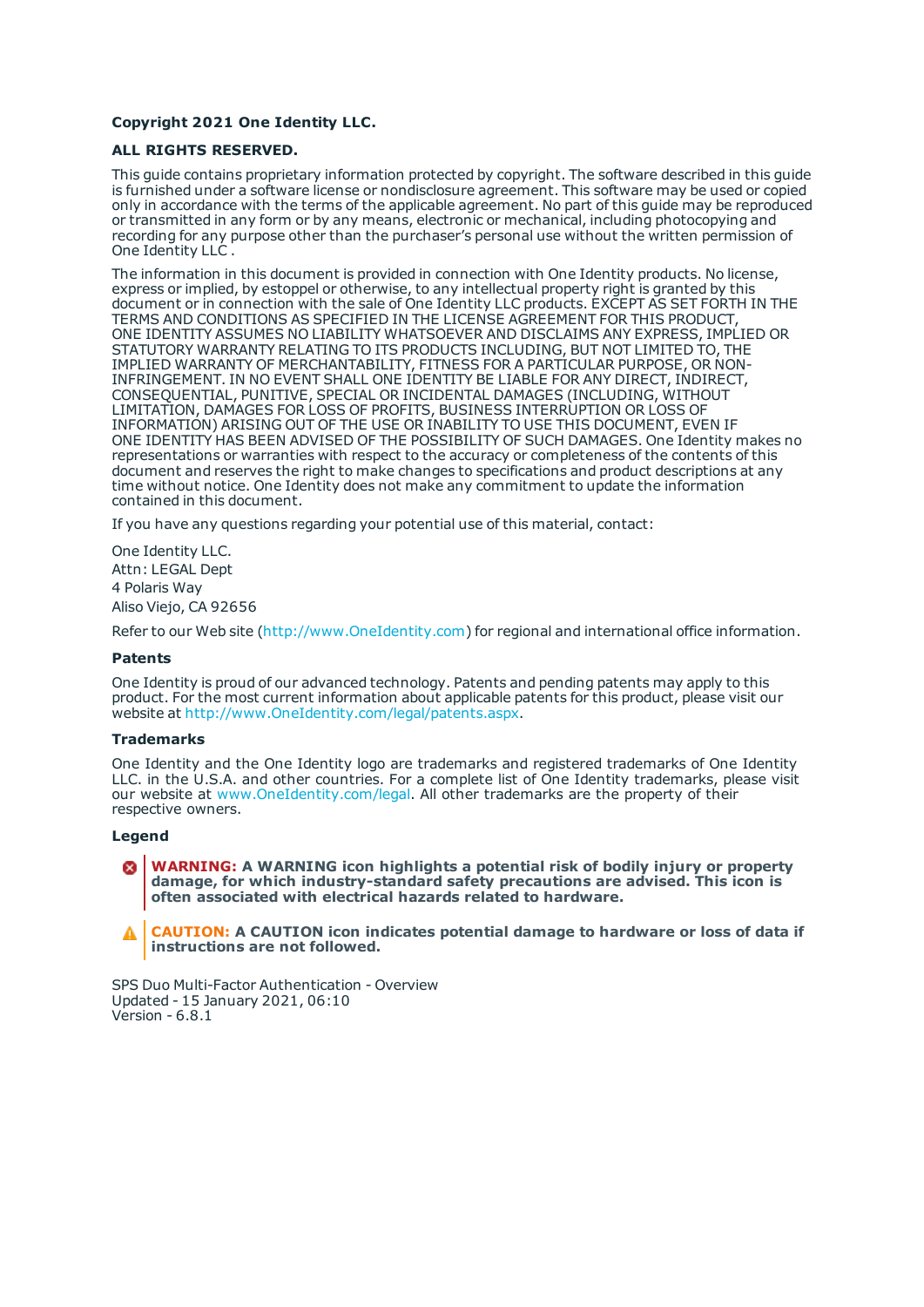## **Contents**

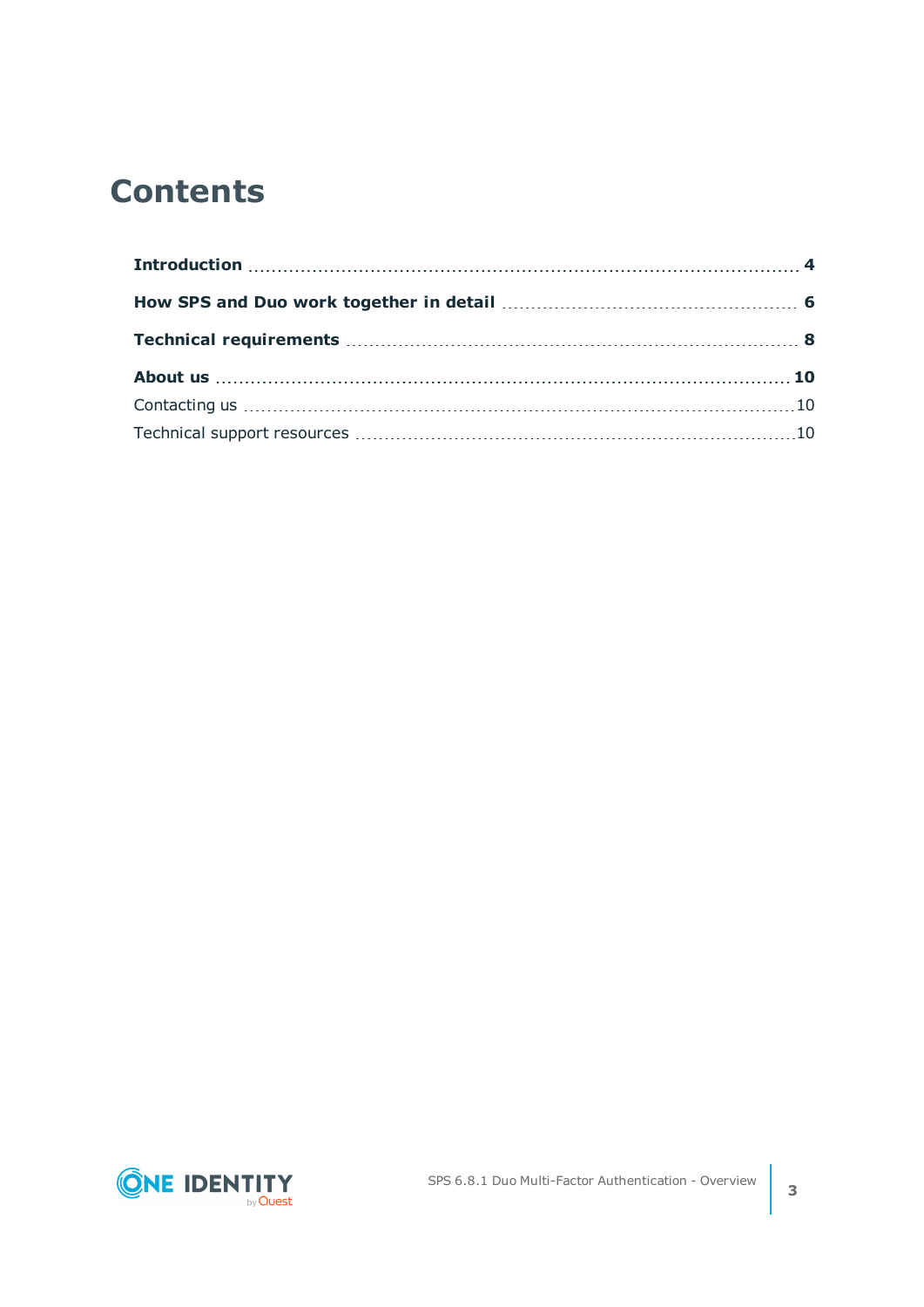## **Introduction**

<span id="page-3-0"></span>This document describes how you can use the services of [Duo](https://duo.com/) to authenticate the sessions of your privileged users with One Identity Safeguard for Privileged Sessions (SPS).

### **One Identity Safeguard for Privileged Sessions:**

One Identity Safeguard for Privileged Sessions (SPS) controls privileged access to remote IT systems, records activities in searchable, movie-like audit trails, and prevents malicious actions. SPS is a quickly deployable enterprise device, completely independent from clients and servers — integrating seamlessly into existing networks. It captures the activity data necessary for user profiling and enables full user session drill down for forensic investigations.

SPS acts as a central authentication gateway, enforcing strong authentication before users access sensitive IT assets. SPS can integrate with remote user directories to resolve the group memberships of users who access nonpublic information. Credentials for accessing information systems can be retrieved transparently from SPS's local Credential Store or a third-party password management system. This method protects the confidentiality of passwords as users can never access them. When used together with Duo (or another Multi-Factor Authentication (MFA) provider), SPS directs all connections to the authentication tool, and upon successful authentication, it permits the user to access the information system.

### **Integrating Duo with SPS:**

SPS can interact with your Duo account and can automatically request strong Multi-Factor Authentication for your privileged users who are accessing the servers and services protected by SPS. When used together with Duo, SPS prompts the user for a second factor authentication, and upon successful authentication, it permits the user to access the information system.

The integration adds an additional security layer to the gateway authentication performed on SPS. If the Duo Mobile app is installed on the user's device (smartphone, notebook, smartwatch, and so on), the user can generate a One-Time Password (OTP) using the device. This will be used for the authentication to the One Identity platform. The one-time password is changed after 60 seconds.

#### **Meet compliance requirements**

ISO 27001, ISO 27018, SOC 2, and other regulations and industry standards include authentication-related requirements, (for example, Multi-Factor Authentication (MFA) for accessing production systems, and the logging of all administrative sessions). In addition to other requirements, using SPS and Duo helps you comply with the following requirements:

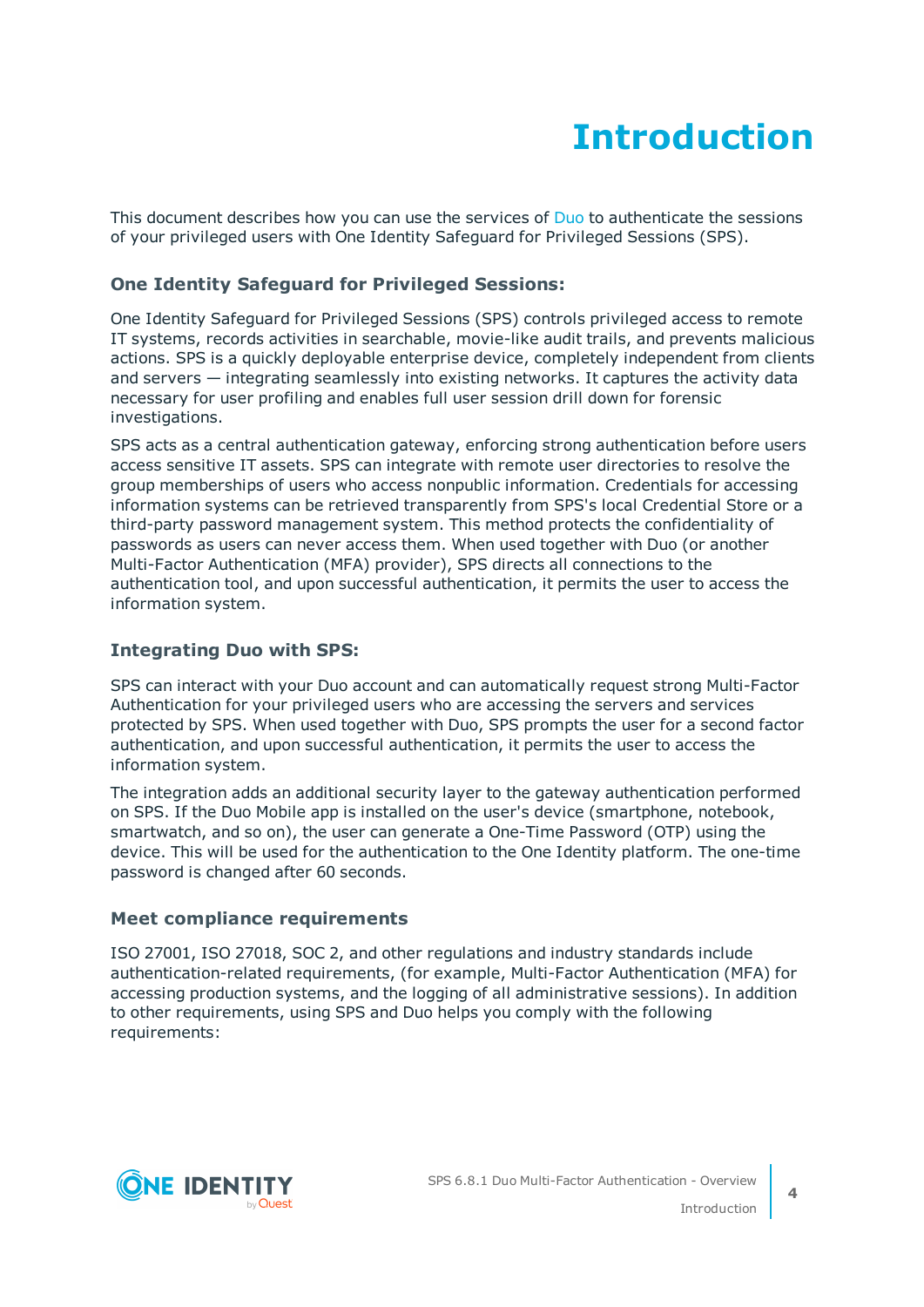- PCI DSS 8.3: Secure all individual non-console administrative access and all remote access to the cardholder data environment (CDE) using MFA.
- PART 500.12 Multi-Factor Authentication: Covered entities are required to apply MFA for:
	- Each individual accessing the covered entity's internal systems.
	- Authorized access to database servers that allow access to nonpublic information.
	- Third parties accessing nonpublic information.
- NIST 800-53 IA-2, Identification and Authentication, network access to privileged accounts: The information system implements MFA for network access to privileged accounts.

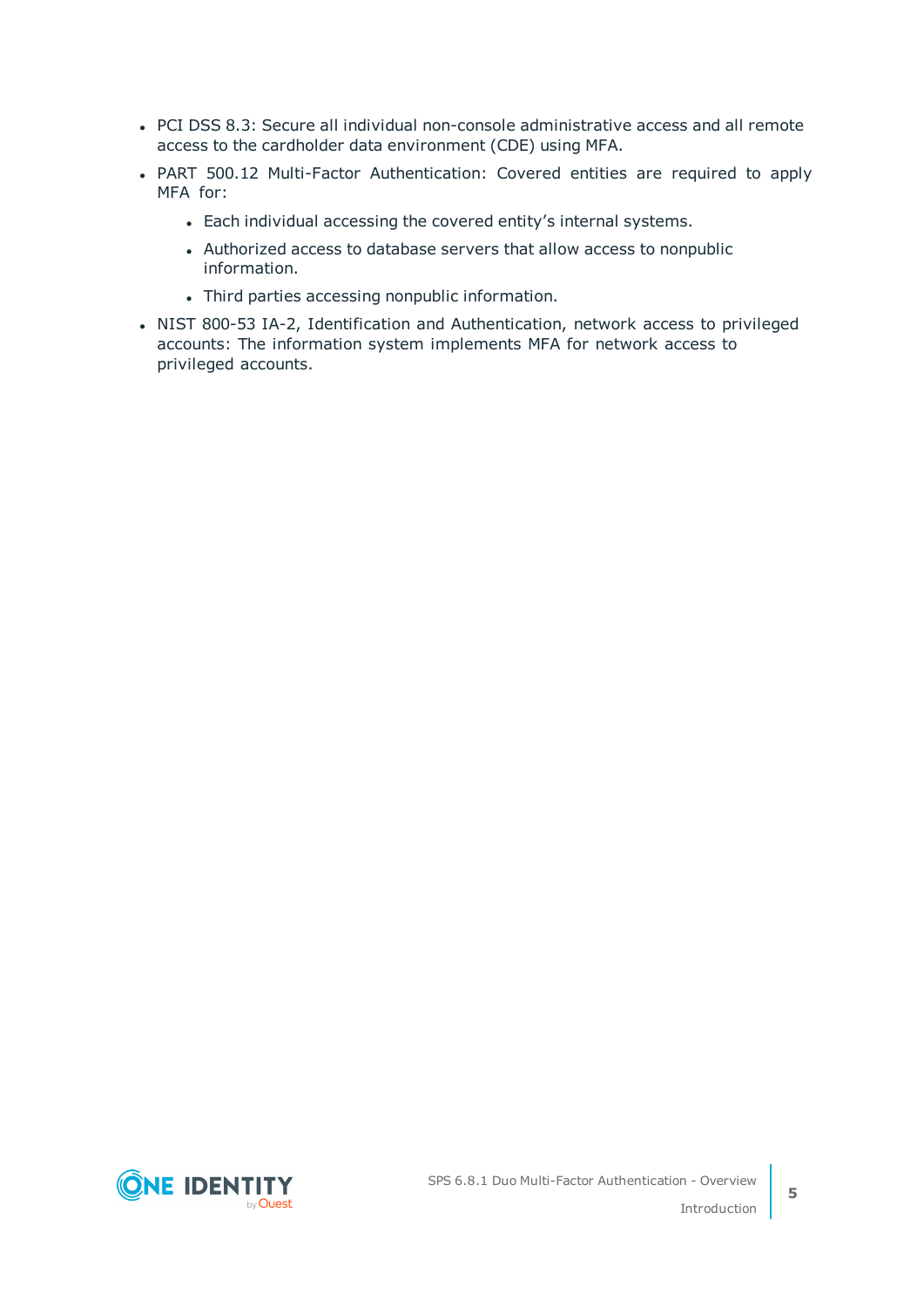# <span id="page-5-0"></span>**How SPS and Duo work together in detail**



1. A user attempts to log in to a protected server.

### 2. **Gateway authentication on SPS**

SPS receives the connection request and authenticates the user. SPS can authenticate the user to a number of external user directories, (for example, LDAP, Microsoft Active Directory, or RADIUS). This authentication is the first factor.

#### 3. **Check if the user is exempt from multi-factor authentication**

You can configure SPS using whitelists and blacklists to selectively require multifactor authentication for your users, (for example, to create break-glass access for specific users).

- If multi-factor authentication is not required, the user can start working, while SPS records the user's activities. The procedure ends here.
- If multi-factor authentication is required, SPS continues the procedure with the next step.

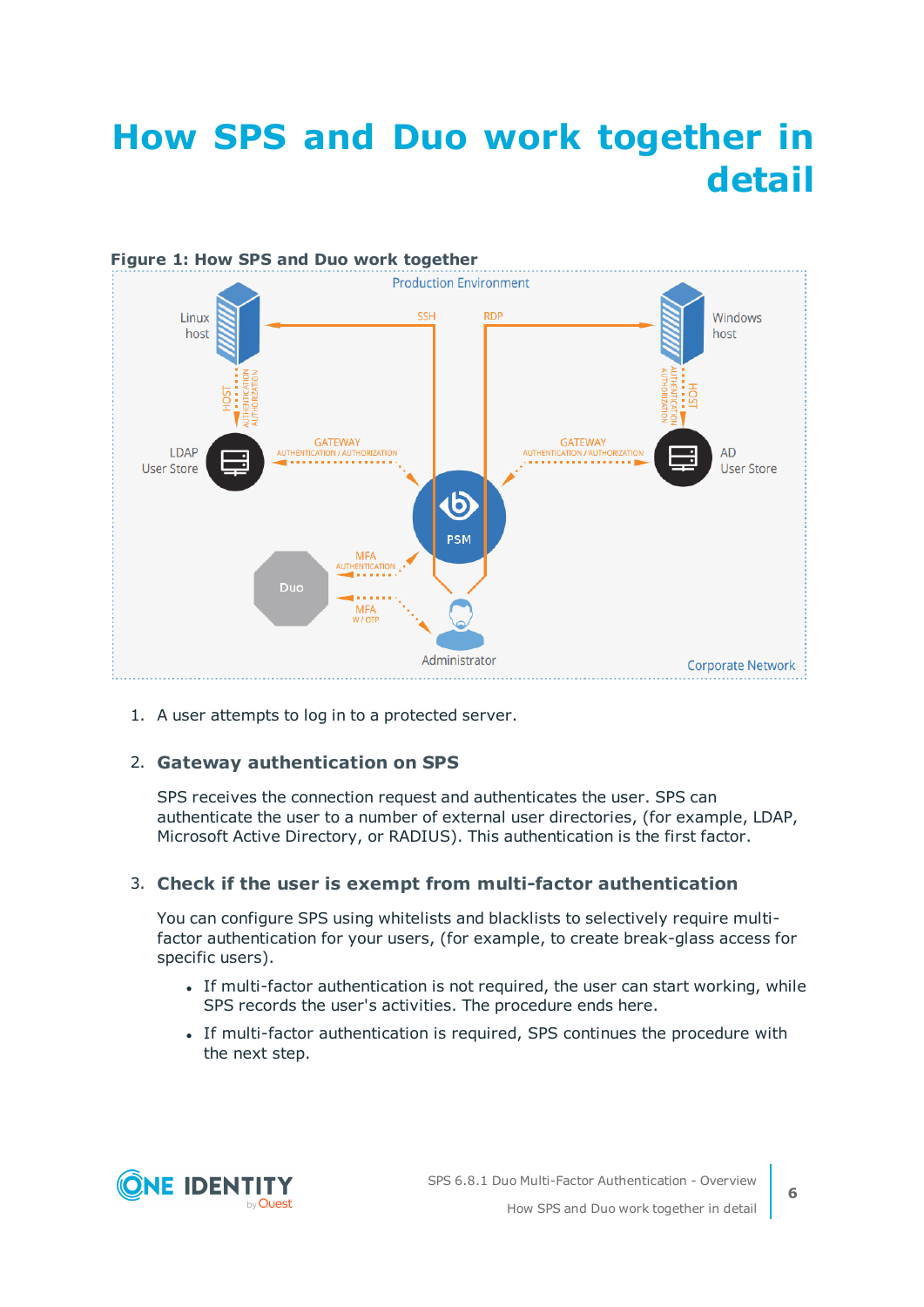For details on creating exemption lists, see ["\[WHITELIST\]"](https://support.oneidentity.com/technical-documents/safeguard-for-privileged-sessions/6.8.1/duo-multi-factor-authentication---tutorial/[whitelist]/) in the Duo Multi-Factor [Authentication](https://support.oneidentity.com/technical-documents/safeguard-for-privileged-sessions/6.8.1/duo-multi-factor-authentication---tutorial/[whitelist]/) - Tutorial.

#### 4. **Determining the external Duo identity**

If the gateway usernames are different from the external Duo identities, you must configure the SPS Duo plugin to map the gateway usernames to the external Duo identities.

The mapping can be as simple as appending a domain name to the gateway username, or you can query an LDAP or Microsoft Active Directory server.

For details, see ["\[USERMAPPING\]"](https://support.oneidentity.com/technical-documents/safeguard-for-privileged-sessions/6.8.1/duo-multi-factor-authentication---tutorial/[usermapping]/) in the Duo Multi-Factor Authentication - Tutorial.

### 5. **Outband authentication on Duo**

If gateway authentication is successful, SPS connects the Duo server to check which authentication factors are available for the user. Then SPS requests the second authentication factor from the user.

- If the user is set for bypass on the Duo server, then the verification of the OTP or push notification is skipped and the user is allowed to proceed.
- For OTP-like authentication factors, SPS requests the OTP from the user, and sends it to the Duo server for verification.
- For the Duo push notification factor, SPS asks the Duo server to check if the user successfully authenticated on the Duo server.
- 6. If multi-factor authentication is successful, the user can start working, while SPS records the user's activities. (Optionally, SPS can retrieve credentials from a local or external Credential Store or password vault, and perform authentication on the server with credentials that are not known to the user.)
- 7. If the user opens a new session within a short period, they can do so without having to perform multi-factor authentication again. After this configurable grace period expires, the user must perform multi-factor authentication to open the next session.

For details, see ["\[authentication\\_cache\]"](https://support.oneidentity.com/technical-documents/safeguard-for-privileged-sessions/6.8.1/duo-multi-factor-authentication---tutorial/[authentication_cache]/) in the Duo Multi-Factor Authentication - [Tutorial](https://support.oneidentity.com/technical-documents/safeguard-for-privileged-sessions/6.8.1/duo-multi-factor-authentication---tutorial/[authentication_cache]/).

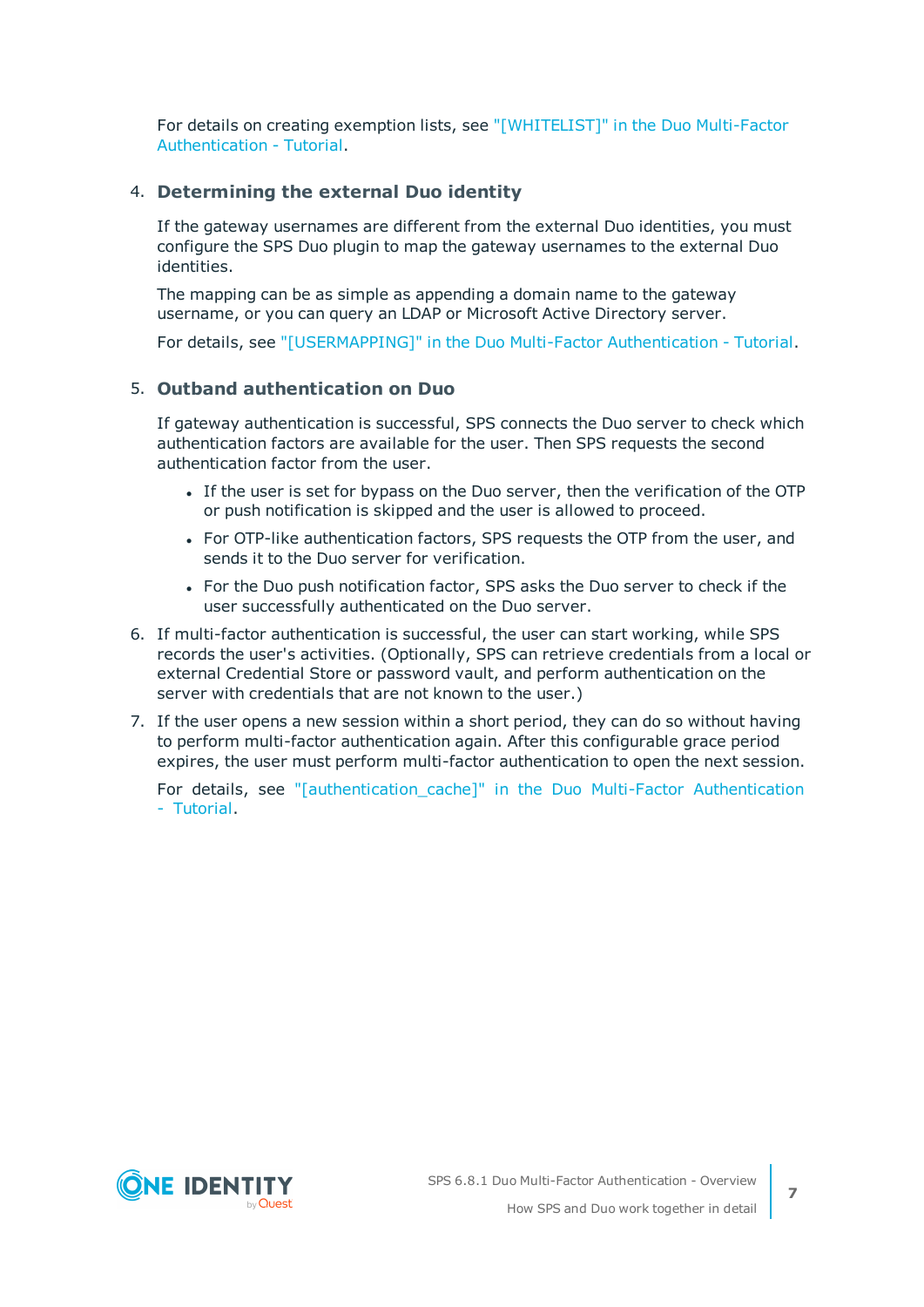# **Technical requirements**

<span id="page-7-0"></span>In order to successfully connect SPS with RADIUS server, you need the following components.

#### **In Duo:**

- A valid Duo subscription that permits multi-factor authentication.
- Your users must be enrolled in Duo and their access must be activated.
- The users must install the Duo Mobile app.

#### **In SPS:**

- A One Identity Safeguard for Privileged Sessions appliance (virtual or physical), at least version SPS 6.1.05.11.0.
- A copy of the SPS Duo Multi-Factor Authentication plugin. This plugin is an Authentication and Authorization (AA) plugin customized to work with the Duo multifactor authentication service.
- SPS must be able to access the Internet (at least the API services). Since Duo is a cloud-based service provider, SPS must be able to access its web services to authorize the user.

The connection also requires the ikey, skey, and host parameters.

- 1. Log on to the Duo [Admin](https://admin.duosecurity.com/) Panel interface and navigate to **Applications**.
- 2. Click **Protect an Application** and locate **Web SDK** in the applications list.
- 3. Click **Protect this Application** to get your **integration key** (ikey), **secret key**, (skey), and **API hostname** (host). For details, see Getting [Started](https://duo.com/docs/getting_started) with Duo [Security](https://duo.com/docs/getting_started).
- SPS supports AA plugins in the MSSQL, RDP, SSH, and Telnet protocols.
- **.** In RDP, using an AA plugin together with Network Level Authentication in a Connection Policy has the same limitations as using Network Level Authentication without domain membership.
- **In RDP, using an AA plugin requires TLS-encrypted RDP connections. For details,** see "Enabling [TLS-encryption](https://support.oneidentity.com/technical-documents/safeguard-for-privileged-sessions/6.8.1/administration-guide/rdp-specific-settings/enabling-tls-encryption-for-rdp-connections/) for RDP connections" in the Administration Guide.

#### **Availability and support of the plugin**

The SPS Duo Multi-Factor Authentication plugin is available for download as-is, free of charge to every SPS customer from the Duo Multi-Factor [Authentication](https://github.com/OneIdentity/safeguard-sessions-plugin-duo-mfa/releases) plugin for [Safeguard](https://github.com/OneIdentity/safeguard-sessions-plugin-duo-mfa/releases) for Privileged Sessions page. In case you need any customizations or additional features, contact our [Support](https://support.oneidentity.com/one-identity-safeguard-for-privileged-sessions) Team.

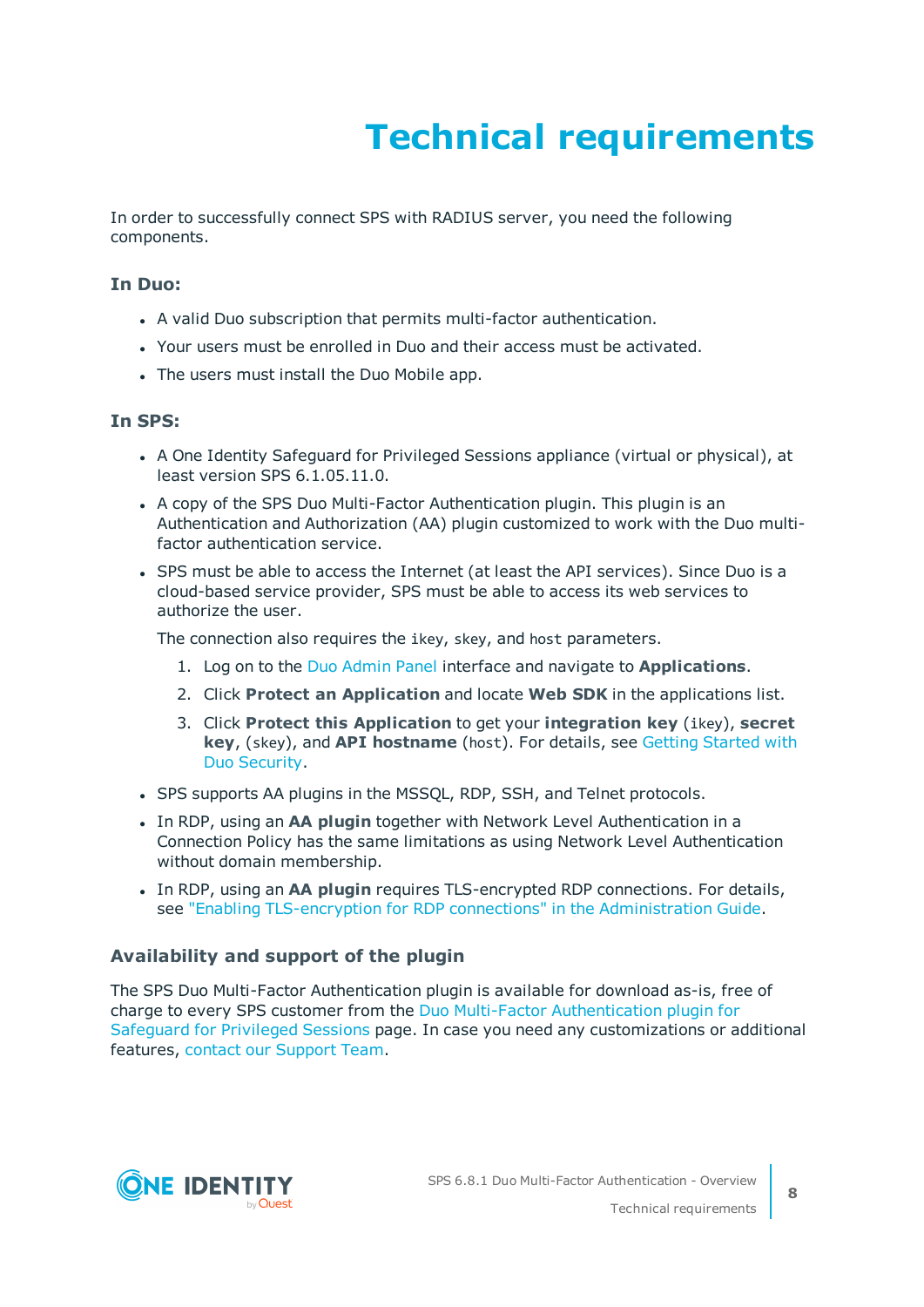### **A** CAUTION:

**Using custom plugins in SPS is recommended only if you are familiar with both Python and SPS. Product support applies only to SPS: that is, until the entry point of the Python code and passing the specified arguments to the Python code. One Identity is not responsible for the quality, resource requirements, or any bugs in the Python code, nor any crashes, service outages, or any other damage caused by the improper use of this feature, unless explicitly stated in a contract with One Identity. If you want to create a custom plugin, contact our [Support](https://support.oneidentity.com/one-identity-safeguard-for-privileged-sessions) Team for details and instructions.**